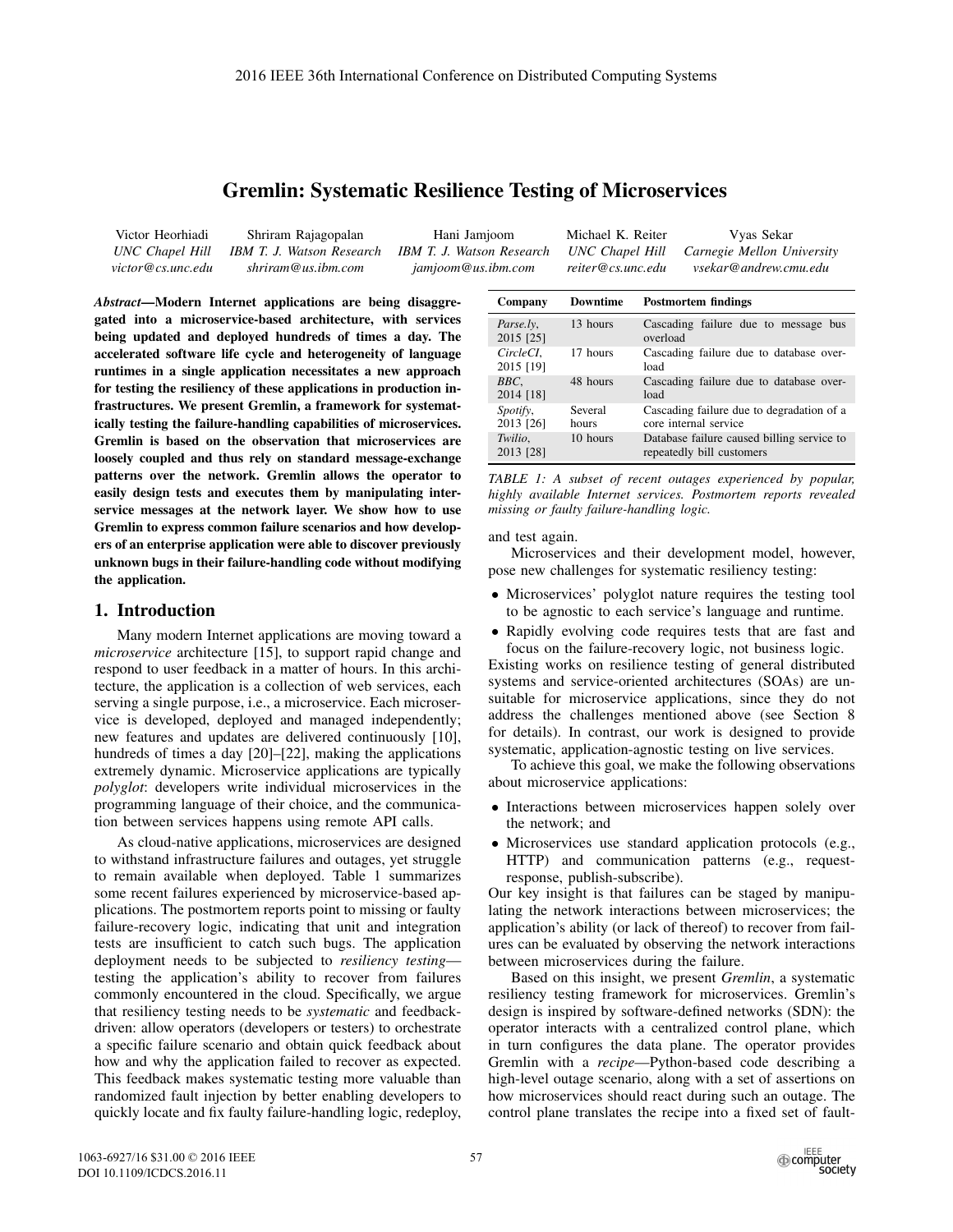injection rules to be applied to the network messages exchanged between microservices. Gremlin's data plane consists of network proxies that intercept, log, and manipulate messages exchanged between microservices. The control plane configures the network proxies for fault injection based on the rules generated for a recipe. After emulating the failure, the control plane analyzes the observation logs from the network proxies to validate the assertions specified in the recipe. Gremlin recipes can be executed and checked in a matter of seconds, thereby providing quick feedback to the operator. This low-latency feedback enables the operator to create correlated failure scenarios by conditionally chaining different types of failures and assertion checks.

Our case study shows that Gremlin requires a minimal learning curve: developers at IBM found unhandled cornercase failure scenarios in a production enterprise application, without modifying the application code. Furthermore, Gremlin correctly identified the lack of failure handling in an actively used library designed specifically for abstracting away failure-handling code. Controlled experiments indicate that Gremlin is fast, introduces low overhead, and is suitable for resiliency testing of operational microservice applications.

Fault-injection ideas from Gremlin and their softwaredefined architecture have been integrated into IBM's cloud offerings for microservice applications. Integration of other parts, such as validation of assertions, is planned for the future. The source code for Gremlin is publicly available in GitHub at https://github.com/ResilienceTesting.

In summary, our contributions are as follows:

- A systematic resiliency-testing framework for creating and executing recipes that capture a rich variety of highlevel failure scenarios and assertions in microservicebased applications.
- A framework that can be integrated easily into production or production-like environments (e.g., shadow deployments) without modifications to application code.
- Recipes capable of tolerating the rapid evolution of microservice code by taking advantage of the standardized interaction patterns between services.

## 2. Background and Motivation

Large-scale Internet applications such as Netflix, Facebook, Amazon store, etc., have demonstrated that in order to achieve scalability, robustness and agility, it is beneficial to split a monolithic web application into a collection of finegrained web services, called microservices [15]. Figure 1 illustrates the architecture of a typical microservice-based web application deployed in a cloud platform, such as Amazon AWS, IBM Bluemix, Microsoft Azure, etc. Each microservice is a simple REST [6] based web service that interacts with other services using HTTP. Modern applications leverage both managed services offered by the hosting cloud platform (e.g., relational databases, key-value stores) and third party services (e.g., Facebook, Twitter).

When compared to traditional service-oriented architectures, microservices are very loosely coupled with one another—they can be updated and deployed independently



*Figure 1: Typical architecture of a microservice-based application. The application leverages services provided by the hosting cloud platform, (e.g., managed databases, message queues, data analytics), and integrates with Internet services, such as social networking, mobile backends, geolocation, etc.*

of other microservices as long as the APIs they expose are backward compatible. To achieve loose coupling, microservices use standard application protocols such as HTTP to facilitate easy integration with other microservices. Organizationally, each microservice is owned and operated by an independent team of developers. The ability to immediately integrate updates into the production deployment [5] has led to a continuous software delivery model [10], where development teams incrementally deliver features while incorporating user feedback.

### 2.1. Designing for Failure: Current Best Practices

To remain available in the face of infrastructure outages in the cloud, *a microservice must guard itself from failures of its dependencies*. Best design practices advocate incorporating resiliency design patterns such as timeouts, bounded retries, circuit breakers, and bulkheads [9], [16].

- *Timeouts* ensure that an API call to a microservice completes in bounded time, to maintain responsiveness and release resources associated with the API call in a timely fashion.
- *Bounded retries* handle transient failures in the system, by retrying the API calls with the expectation that the fault is temporary. The API calls are retried a bounded number of times and are usually accompanied with an exponential backoff strategy to avoid overloading the callee microservice.
- *Circuit breakers* prevent failures from cascading across the microservice chain. When repeated calls to a microservice fail, the circuit breaker transitions to *open* mode and the caller service returns a cached (or default) response to its upstream microservice. After a fixed time period, the caller attempts to re-establish connectivity with the failed downstream service. If successful, the circuit is closed again, resuming normal operation. The definition of success is implementation dependent (e.g., response times within a threshold, absence of errors in a time period, etc.)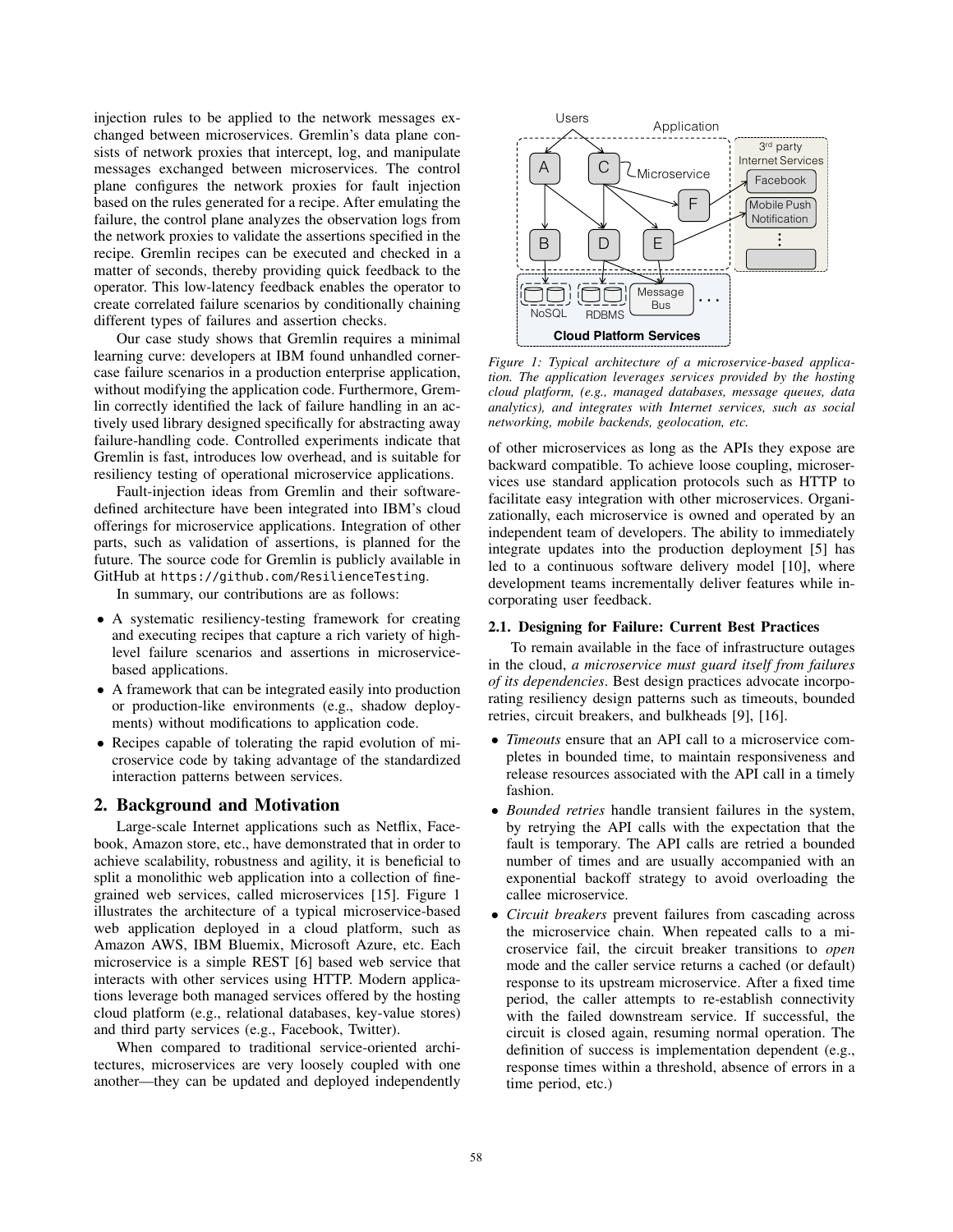• *Bulkheads* provide fault isolation within a microservice. If a shared thread pool is used to make API calls to multiple microservices, thread pool resources can be quickly exhausted when one of the downstream services degrades. Resource exhaustion renders the service incapable of processing new requests. The bulkhead pattern mitigates this issue by assigning an independent thread pool for each type of dependent microservice being called.

Our study of the postmortem reports of recent outages (recall Table 1) shows that while developers may have implemented failure-recovery measures in their application logic, they remain unaware whether their microservice can tolerate failures, until the failure actually occurs. To our knowledge, there are no tools that provide systematic feedback indicating whether failure-recovery measures work as expected in a microservice application.

### 2.2. Challenges in Resiliency Testing of Microservices

A microservice-based application is fundamentally a distributed application. However, it differs from distributed file systems, databases, co-ordination services, etc. The latter group of applications have complex distributed state machines with a large number of possible state transitions. Existing tools for resiliency testing cater to the needs of these traditional low-level distributed applications [4], [7], [8], [11]. We find these tools to be unsuitable for use in web/mobile focused microservice applications, due to the following challenges:

- C1. Runtime heterogeneity. An application may be composed of microservices written in different programming languages. Microservices may also be rewritten at any time using a different programming language, as long as they expose the same set of APIs to other services. Consequently, approaches that rely on language specific capabilities (e.g., dynamic code injection in Java) for fault injection and verification [7], [11] are infeasible in such heterogeneous environments, since few runtimes provide these capabilities.
- C2. High code churn. Microservices are autonomously managed by independent teams. New versions of microservices are deployed 10-100 times a day, independently of other services. Exhaustive checkers [13] cannot keep up with this time scale.
- C3. Automatic validation. The key to the agility of a microservice-based architecture is automation. Resiliency-testing tools such as Netflix's Chaos Monkey [34] inject unpredictable faults automatically. However, manual validation that the microservices survived the failure as expected is still required. When services fail to recover, it could result in lengthy troubleshooting sessions.

A useful resiliency-testing tool must be automated, systematic, and agnostic to the application's runtime platform. Furthermore, it is crucial that both the fault injection and behavior validation are automated.

# 3. Gremlin Overview

To tackle the challenges described earlier, we propose a systematic resiliency-testing framework called Gremlin. The key observations behind Gremlin's approach are as follows:

- O1. Touch the network, not the app. Irrespective of the runtime heterogeneity (C1), all communication in the application happens entirely over the network. Multiple microservices work in coalition to generate the response to an end user's request. There are two important ramifications of this increased reliance on the network. First, *common types of failures can be easily emulated by manipulating the network interactions*. For example, appearance of an overloaded service can be created by delaying requests between two microservices. Second, *the failure recovery of a microservice can be observed from the network*. For example, by observing the network interactions, we can infer whether a microservice handles transient network outages by retrying its API calls to the destination microservice. We leverage this network observability property to automatically validate (C3) the recovery behavior of collection of microservices.
- O2. Volatile code with standard interactions. Despite the rapid rate at which the microservice application evolves in a daily fashion (C2), the interaction between different microservices can be characterized using a few simple, standard patterns such as requestresponse, publish-subscribe, etc. The semantics of these application-layer transport protocols and the interaction patterns are well understood. Therefore, it is possible to elicit a failure-related reaction from any microservice, irrespective of its application logic or runtime, by manipulating these interactions directly. For example, an overloaded server can be emulated by intercepting the client's HTTP request and responding to it with the HTTP status code 503 Service unavailable.

Gremlin's design leverages these observations to provide a resiliency-testing tool that is purely network-oriented and agnostic to the application code and runtime.

### 3.1. Fault Model

In a microservice-based application, response to a user request is a composition of responses from different microservices that communicate over the network. We confine our fault model to failures that are observable from the network by other microservices. Gremlin supports emulation of *fail-stop/crash failures, performance/omission failures, and crash-recovery failures* [1]—the most common types of failures encountered in modern-day cloud deployments. We do not formally prove coverage of these failure types. We also do not test the resilience of the application against malicious attacks.

From the perspective of a microservice making an API call, failures in a remote microservice or the network manifests in the form of delayed responses, error responses (e.g., HTTP 404, HTTP 503), invalid responses, connection timeouts and failure to establish the connection. The failure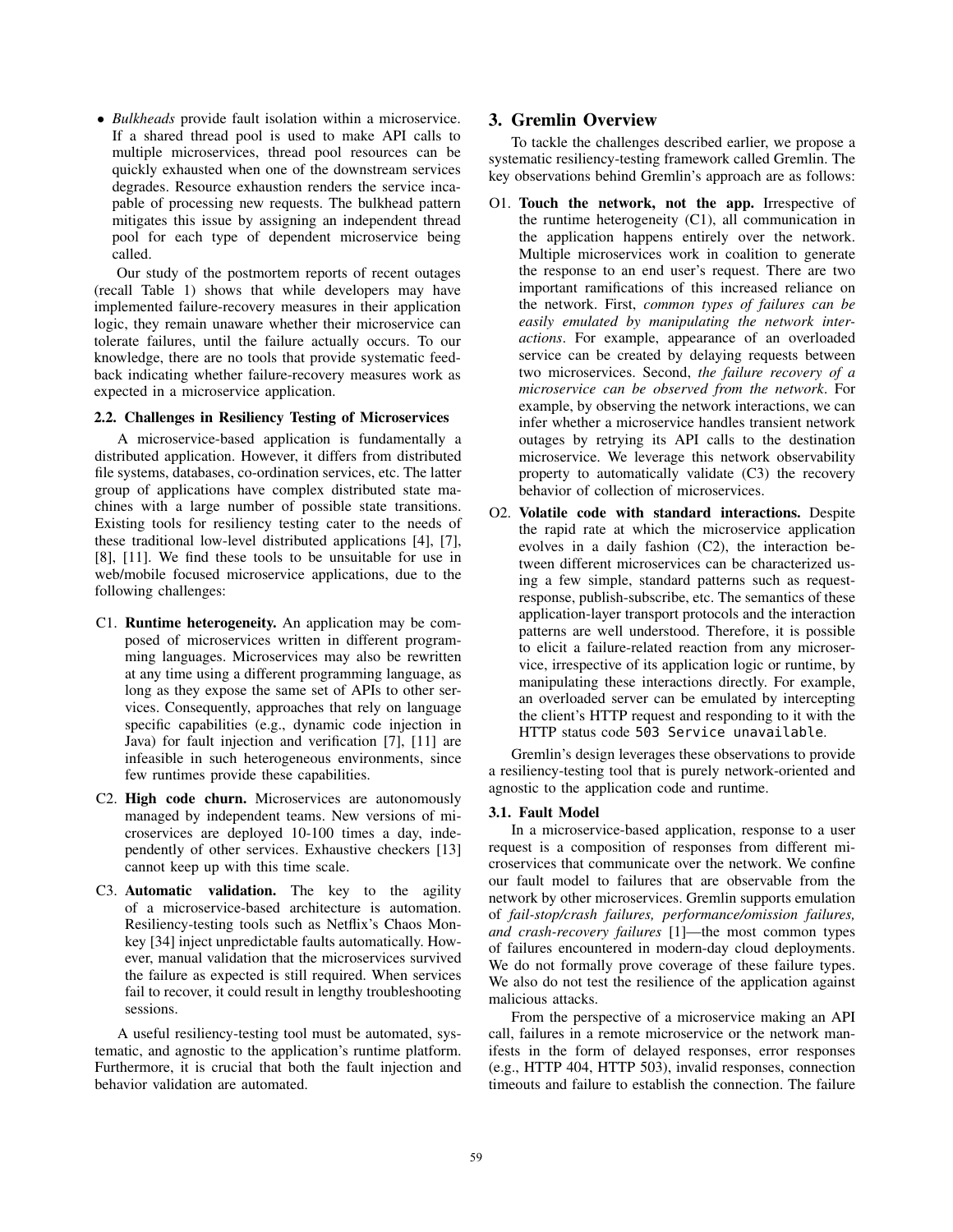incidents described in Table 1 (in Section 1) can be emulated by the failure modes currently supported by Gremlin, even though our system does not cover emulating OS-level errors, such as failed system calls.

### 3.2. Using Gremlin

Before we delve into the design of Gremlin, we provide the reader with a sample of Gremlin's capabilities. In Gremlin, the human operator (e.g., developer or tester) writes a Gremlin *recipe*: a test description, written in Python, which consists of the outage scenario to be created and assertions to be checked. Assertions specify expected behavior of microservices during the outage. An operator can orchestrate elaborate failure scenarios and validate complex application behaviors in short and easy-to-understand recipes.

Consider a simple application consisting of two HTTPbased microservices, namely ServiceA and ServiceB, where ServiceA makes API calls to ServiceB. An operator might wish to test the resiliency of ServiceA against any degradation of ServiceB, with the expectation that ServiceA would retry failed API calls no more than five times. With Gremlin, she can conduct this resiliency test using the following recipe (boilerplate code omitted for brevity):

*Example 1: Overload test*

<sup>1</sup> Overload(ServiceB)

<sup>2</sup> HasBoundedRetries(ServiceA, ServiceB, 5)

In line 1, Gremlin emulates the overloaded state of ServiceB, without actually impacting ServiceB. When traffic is injected into the application, ServiceA would experience delayed responses from ServiceB, or receive an HTTP error code (503 Service unavailable). The operator's expectation (when ServiceA encounters such behavior, it should restrict the number of retries to five attempts) is expressed using the assertion in line 2.

### 4. Design

A high-level view of Gremlin architecture is shown in Figure 2. Gremlin takes an approach similar to a softwaredefined network (SDN) for emulating failures. Broadly, the framework is divided into *data plane* and a *control plane*. We describe each layer in greater detail below.

### 4.1. The Data Plane

The data plane consists of network proxies, called *Gremlin agents*. Microservices are configured to communicate with each other via these agents. In addition to proxying the API calls, Gremlin agents can manipulate the arguments, return values, and timing of the calls, thus acting as fault injectors. As shown in Table 2, the data plane supports three primitive fault injection actions: Abort, Delay, and Modify. Using these primitives, we can construct complex failure scenarios that emulate real-world outages. Like SDN switches, Gremlin agents expose a well-defined interface to the control plane. The control plane uses the interface to send *rules* to the agents, instructing them to inspect the messages and perform fault-injection actions if a message matches a given criteria.

Identifying message boundaries. The question of how to delineate message boundaries arises, given that the Gremlin



*Figure 2: High-level overview of the Gremlin framework. The Recipe Translator breaks down high-level failure scenarios into fault-injection rules and assertions using the logical application graph. The Failure Orchestrator programs the Gremlin agents in the physical deployment to inject faults on matching request flows. The Assertion Checker executes assertions in the translated recipe against event logs provided by Gremlin agents.*

|        | <b>Interface Mandatory</b><br><b>Parameters</b> | <b>Description</b>                                                                                                        |
|--------|-------------------------------------------------|---------------------------------------------------------------------------------------------------------------------------|
| Abort  | Src. Dst.<br>Error,<br>Pattern                  | Abort messages from Src to Dst, where<br>messages match pattern Pattern. Return<br>an application-level Error code to Src |
| Delay  | Src. Dst.<br>Interval,<br>Pattern               | Delay forwarding of messages from Src<br>to Dst, that match pattern Pattern, by<br>specified Interval                     |
| Modify | Src. Dst.<br>ReplaceBytes,<br>Pattern           | Rewrite messages from Src to Dst,<br>that match pattern Pattern and replace<br>matched bytes with ReplaceBytes            |

*TABLE 2: Interface exposed by the data plane (Gremlin agents) to the control plane. Messages in this context are application layer payloads (Layer 7), without TCP/IP headers. Non-mandatory parameters (with default values) not shown.*

agents are agnostic to the application. We leverage earlier observation (O2) of common application-layer protocols, which can be easily decoded by the Gremlin agent. The semantics of fault-injection primitives (Abort, Delay, and Modify) also depend on the application protocol being used. For example, with HTTP, the Abort primitive would return HTTP error codes such as 503 Service unavailable. Other protocols can also be supported, given that the implementation is augmented accordingly.

Injecting faults on specific request flows. To aid monitoring and troubleshooting, a common practice in microservice applications is to generate a globally unique request ID per user request and propagate that ID to downstream services by embedding it in the message headers. The flow of a user's request across different microservices can be traced using this unique request ID [3], [17], [29]. Gremlin agents can limit fault injection and logging to specific flows by matching request IDs.

Logging observations. During a test, Gremlin agents log the API calls made by the microservices and report them to the control plane. Each Gremlin agent records the following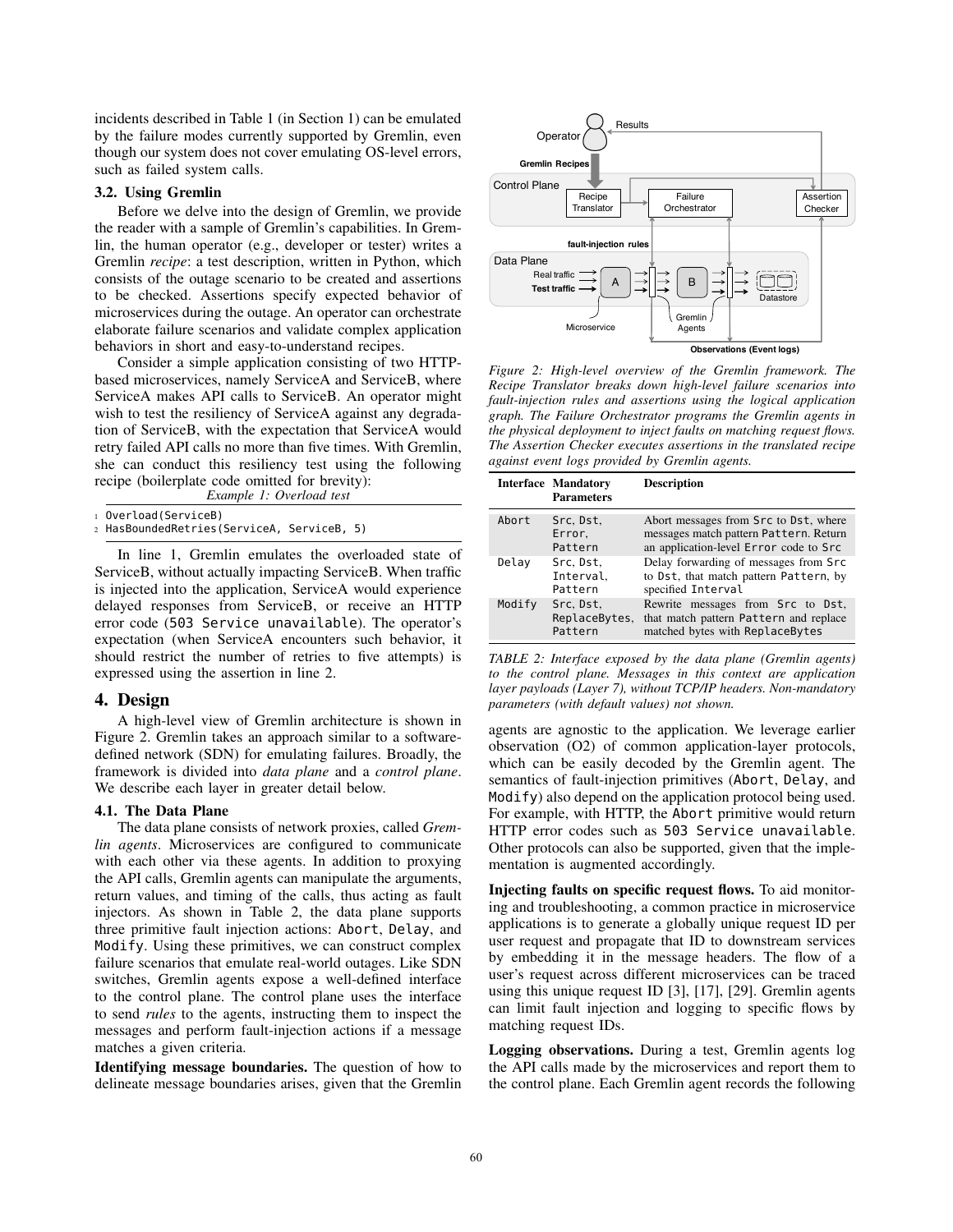information about an API call:

- Message timestamp and request ID
- Parts of the message (e.g, status codes, request URI)
- Fault actions applied to the message, if any

This information is used by the control plane to check the assertions in a Gremlin recipe.

#### 4.2. The Control Plane

The control plane has three components: a Recipe Translator, a Failure Orchestrator and an Assertion Checker. The individual components are described in greater detail below.

Recipe Translator. The Recipe Translator exposes a Python interface to the operator, which enables her to compose high-level failure scenarios and assertions from pre-existing recipes or directly from low-level primitives for fault injection (shown in Table 2) and assertions (shown in Table 3). The operator is also expected to provide a logical application graph: a directed graph describing the caller/callee relationship between different microservices. Internally, the translator breaks down the recipe into a set of fault-injection rules to be executed on the application's logical graph a dependency graph between various microservices. Recall Example 1 from Section 3.2 and its Overload failure. In this case, Overload is internally decomposed into Abort and Delay actions, parameterized and passed to the Failure Orchestrator.

Failure Orchestrator. The Failure Orchestrator sends fault-injection actions to the Gremlin data plane agents through an out-of-band control channel. Since an application might have multiple instances of any given service, the Failure Orchestrator locates and configures all physical instances of the Gremlin agents. In our example, the physical deploy-

ment is shown in Figure 3, with both ServiceA and ServiceB having two instances. When applying the faultinjection rules, the Failure Orchestrator affects communication between



*Figure 3: Multiple instances*

*every pair* of instances of ServiceA and ServiceB, by configuring Gremlin agents located at 10.1.1.1 and 10.1.1.2.

Assertion Checker. This component is responsible for validating the assertions provided in the recipe. It does so by querying a centralized data store that contains event logs collected from the data plane (i.e., Gremlin agents) and performing a variety of processing steps. To aid the operator in querying the event logs, Gremlin provides abstractions (listed in Table 3) for fetching and analyzing the data. The queries (such as GetRequests and GetReplies) return a filtered list of observations from the Gremlin agents, sorted by time, referred to as RList. NumRequests and ReplyLatency operate on that list to compute basic statistics on the requests (or replies), without requiring knowledge of the log-record structure.

Using the queries, we develop a layer of *base assertions* that allows building of more complex checks, and also act as convenience methods. Unlike queries, base assertions return a boolean value so they can be chained. For example:

**def** AtMostRequests(RList, Tdelta, withRule, Num): **return** NumRequests(RList, Tdelta, withRule) <= Num

Here, AtMostRequests can subsequently be used in combination with other base assertions (as we show below).

Base assertions have two important features. First, they allow us to combine observations of service behavior with Gremlin's fault injection during analysis. Consider our earlier example with ServiceA and ServiceB. Gremlin was emulating an Overload of ServiceB. Setting the withRule parameter to True causes the ReplyLatency query to calculate *delayed* reply timings from ServiceB, as ServiceA would have observed them (due to Gremlin agents' actions). This is necessary to construct accurate preconditions when validating behavior of ServiceA. On the other hand, if the operator is also interested in the *actual* behavior of ServiceB without Gremlin's interference (e.g., during multiple injected faults), specifying withRule=False will return such untampered observations.

Second, base assertions can be chained using a special Combine operator to evaluate a sequence of operations. Consider the following combination:

| Combine(RList, (CheckStatus, 503, 5, True), |                                     |  |  |
|---------------------------------------------|-------------------------------------|--|--|
|                                             | (AtMostRequests, '1min', False, 0)) |  |  |

This assertion can validate the initial behavior of a circuitbreaker design pattern—upon seeing five API call failures, the caller service should backoff for a minute, before issuing more API calls to the same callee. Note that Combine automatically "discards" requests that have triggered the first assertion before passing RList to the second.

We have also built a number of pattern checks into the assertion checker, using the base assertions. In our example, HasBoundedRetries can be implemented as follows:

```
1 def HasBoundedRetries(Src, Dst, MaxTries):
2 RList = GetRequests(Src, Dst)
   Combine(RList, (CheckStatus, 503, 5, True),
            4 (AtMostRequests, '1min', False, MaxTries))
```
Here, if five replies with error codes are observed by Src, then Src should send at most MaxTries more requests to Dst within the next minute.

Chained failures. The operator can take advantage of Python and its constructs to create complex test scenarios by interacting with the control plane. Once again, consider Example 1, which could be expanded into a multi-step test as follows:

```
1 Overload(ServiceB)
2 if not HasBoundedRetries(ServiceA, ServiceB, 5):
    raise 'No bounded retries'
4 else:
5 Crash(ServiceB)
   HasCircuitBreaker(ServiceA, ServiceB, ...)
```
First, this introduces an Overload failure of ServiceB. If ServiceA implements a bounded-retry pattern, the operator can proceed to emulate a different type of failure, namely a Crash, to determine if ServiceA has a circuit breaker.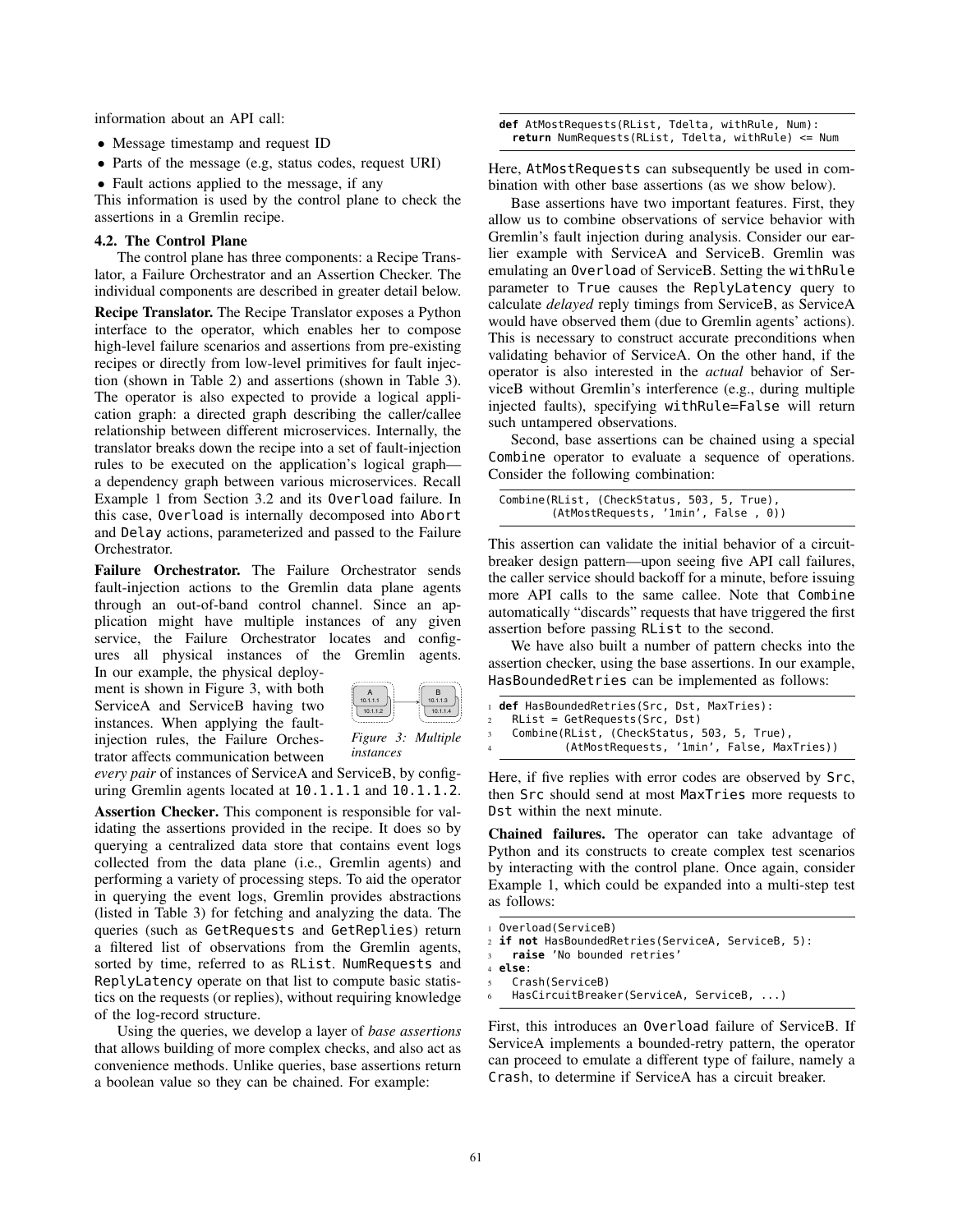|                    | Call                                                                    | <b>Description</b>                                                                                                                                                                                                                                                                   |
|--------------------|-------------------------------------------------------------------------|--------------------------------------------------------------------------------------------------------------------------------------------------------------------------------------------------------------------------------------------------------------------------------------|
|                    | GetRequests (Src, Dst, ID)                                              | Return all observed requests between Src and Dst services filtered by the request ID pattern.                                                                                                                                                                                        |
| Queries            | GetReplies (Src. Dst. ID)                                               | Return all observed replies between Src and Dst services filtered by the request ID pattern.                                                                                                                                                                                         |
|                    | NumRequests (RList, Tdelta,<br>withRule)                                | Compute the number of requests in the given request (or reply list). Optional Tdelta limits the<br>time window for which the computation is performed. with Rule is a boolean parameter specifying<br>whether Gremlin actions (such as Abort or Delay) should be taken into account. |
|                    | ReplyLatency (RList, withRule)                                          | Compute the time for replies to arrive for each reply in RList. with Rule is a boolean (see above).                                                                                                                                                                                  |
| assertions<br>Base | AtMostRequests (RList, Tdelta,<br>withRule, Num)                        | Check that at most Num requests have been sent within time window Tdelta. with Rule is a boolean<br>(see above).                                                                                                                                                                     |
|                    | CheckStatus (RList, Status,<br>NumMatch, withRule)                      | For given request list RList, check that at least NumMatch requests have returned status Status.<br>with Rule is a boolean (see above).                                                                                                                                              |
|                    | RequestRate (RList)                                                     | Compute and return the rate of requests (req/sec) in the given list RList.                                                                                                                                                                                                           |
|                    | Combine (RList, (Assertion,<br>$args) \dots$ )                          | Combine multiple base assertions, wherein each assertion "consumes" portion of requests when it<br>is True, in the style of a state machine.                                                                                                                                         |
| checks<br>Pattern  | HasTimeouts (Src, MaxLatency)                                           | Check that Src replies to it's upstream services within MaxLatency.                                                                                                                                                                                                                  |
|                    | HasBoundedRetries (Src, Dst,<br>MaxTries)                               | Check that Src implements a bounded-retry pattern when making API calls to Dst.                                                                                                                                                                                                      |
|                    | HasCircuitBreaker (Src. Dst.<br>Threshold, Tdelta,<br>SuccessThreshold) | Check that Src implements a circuit breaker when making API calls to Dst. Threshold failed<br>requests triggers absence of calls for Tdelta time. SuccessThreshold requests should close the<br>circuit breaker.                                                                     |
|                    | HasBulkHead (Src. SlowDst, Rate)                                        | Check that a service has a bulkhead—ensures that service request rate is at least Rate to dependents<br>other than SlowDst.                                                                                                                                                          |

*TABLE 3: Subset of the interface exposed by the Assertion Checker. Base assertions can be composed using the* Combine *operation to build more complex assertions. The Assertion Checker also provides checks to validate presence of recommended resiliency patterns (see Section 2.1).*

# 5. Example recipes

In this section, we demonstrate how to create reusable recipes and emulate outages similar to those that affected microservice applications in the past.

We show a few examples of service failures that are built on top of the previously described Abort, Delay and Modify primitives. For instance, consider a disconnect primitive, which returns a HTTP error code when Service1 sends a request to Service2:

```
1 def Disconnect(Service1, Service2):
 Abort(Service1, Service2, Error=503
        Pattern='test-*', On='request', Probability=1)
```
Internally, this instructs the Gremlin agent of Service1 to abort all (Probability=1) test requests (based on ID pattern) and return the 503 error code. A network partition is implemented using a series of Abort operations with a TCPlevel reset along the cut of an application graph (not shown for brevity). A Crash failure of a service can be created by aborting requests from all dependent services to the service in question (for brevity, we assume existence of functions such as dependents and services that return dependents of a service and the list of all services, respectively):

```
1 def Crash(Service1):
    for s in dependents(Service1):
3 Abort(s, Service1, Error=-1, Pattern='test-*',
4 On='request', Probability=1)
```
The Error=-1 instructs the agents to terminate the connection at the TCP level, and return no application error codes to service Src, thus emulating an abrupt crash. *Transient* crashes can be simulated by reducing the probability, while software hangs are simulated using long delays (e.g., 1 hour):

|              | $_1$ def Hang(Servicel):                    |
|--------------|---------------------------------------------|
|              | for s in dependents (Service1):             |
| $\mathbf{3}$ | Delay(s, Service1, Interval='1h',           |
|              | Pattern= $'$ test- $*'$ , On= $'$ request') |
|              |                                             |

An overload of a service can be simulated using a combination of Delay and Abort:

|                         | 1 <b>def</b> Overload(Service1):                |
|-------------------------|-------------------------------------------------|
|                         | for s in dependents (Service1):<br>$\mathbf{2}$ |
| $\overline{\mathbf{3}}$ | Abort(s, Service1, Error=503, Pattern='test-*', |
| 4                       | On='request', Probability=.25)                  |
| 5                       | Delay(s, Service1, Interval='100ms',            |
| 6                       | Pattern='test-*', On='request',                 |
|                         | $Probability=.75)$                              |
|                         |                                                 |

Here, Gremlin delays 75% of requests between Service1 and its neighboring services by 100 milliseconds and aborts 25% of requests with an error code. The Modify operation can be used for input validation. For instance, if Service1 returns a key=value pair and a success status (i.e., 200), Gremlin can modify the key to trigger unexpected behavior in services that depend on Service1:

```
1 def FakeSuccess():
2 for s in dependents(Service1):
3 Modify(s, Service1, Pattern='key',
            ReplaceBytes='badkey')
```
Next we show Gremlin's applicability to emulating realworld outages, by modeling a subset of them that occurred in the last 3 years (recall Table 1 in Section 1). Where applicable, we describe the assertions that could have caught the unexpected behavior. For clarity of explanation, we make some simplifying assumptions about the application graph. Cascading failures caused by middleware. In October 2013, Stackdriver experienced an outage [27], when its Cas-

sandra cluster crashed. Data published by various services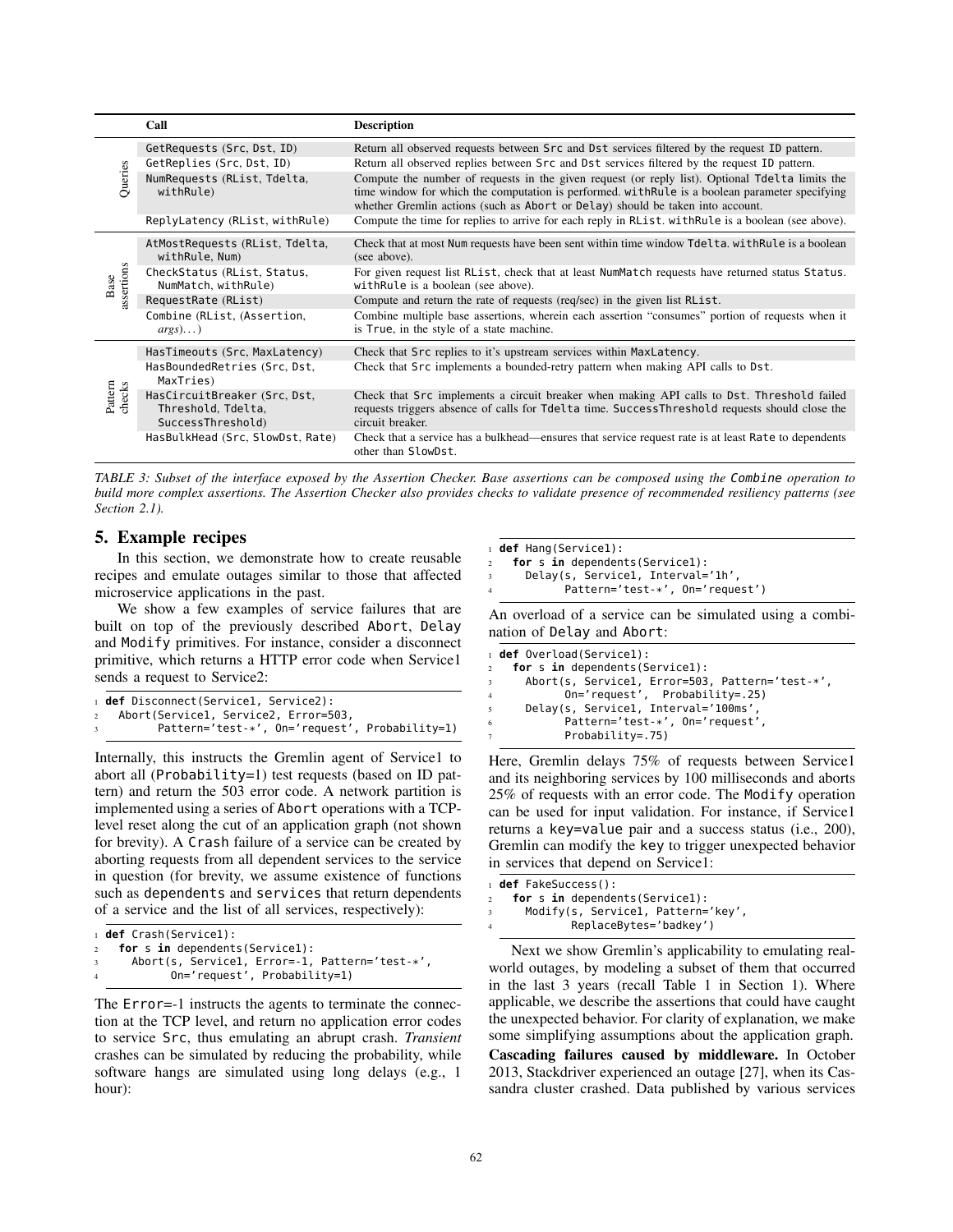into a message bus was being forwarded to the Cassandra cluster. When the cluster failed, the failure percolated to the message bus, filling the queues and blocking the publishers, causing the entire application to fail. Example recipe:

```
1 Crash('cassandra')
2 for s in dependents('messagebus'):
   if not HasTimeouts(s, '1s')
     and not HasCircuitBreaker(s, 'messagebus', ...)):
      5 raise 'Will block on message bus'
```
Data store overload. In July 2014, BBC Online experienced a very long outage of several of its popular online services including the BBC iPlayer [18]. When the database backend was overloaded, it started to throttle requests from various services. Services that had not cached the database responses locally began timing out and eventually failed completely. Example recipe:

 Overload('database') **for** s **in** dependents('database'): if not HasCircuitBreaker(s, 'database', ...) **raise** 'Will overload database'

A very similar overload scenario has caused a Joyent outage [23] in July 2015, when an overloaded PostgreSQL database caused multiple delayed and canceled requests. We note that the same recipe can be reused for different applications by changing the application graph.

# 6. Implementation

Data plane. To implement the Gremlin agent, we leverage a *service proxy* [15]. The service proxy acts as a Layer-7 router, handling outbound calls from a microservice. It is well-suited for Gremlin, as the proxy already has natural access to the messages passing through the application. There are several ways of implementing the service-proxy capabilities. The first is called a *sidecar approach* used by companies such as AirBnB [24] and Yelp. In this model, the service proxy runs as a standalone process in the same Docker [30] container or virtual machine as the microservice. Communication between the microservice and the service proxy occurs over the loopback network interface, reliably and with low overhead. The second approach, followed by companies like Netflix and Spotify, is to provide language-specific libraries [33]. In either case, the service proxy remains immune to the evolution of the application logic. The control plane can interact with any service-proxy element that supports the primitives described in Table 2.

Our Gremlin agent, written in Go, is a reference service proxy based on the sidecar approach and supports faultinjection interfaces described earlier. It can be configured via a REST API by the control plane and can be run alongside unmodified microservices that use the sidecarstyle service proxy. In this model, microservices specify their external dependencies to the service proxy in the form of a configuration file containing a list of mappings in the form of localhost:<port> - (list of <remotehost>[:<remoteport>]) corresponding to each dependent microservice. Such mappings can be statically specified, or be fetched dynamically from a service registry.



*Figure 4: Architecture of the enterprise application in our case study. The user interacts with the Web App, which in turn depends on several backend services, both internal and external to IBM.*

Control plane. We have implemented the Gremlin Recipe Translator, the Failure Orchestrator and the Assertion Checker as reusable Python libraries. Gremlin recipes are written as Python programs that leverage our libraries. We chose standard logging pipelines, such as logstash [32], to collect logs from the Gremlin agents and store them in Elasticsearch [32]. The Assertion Checker's GetRequests and GetReplies are queries to Elasticsearch to obtain records required for recipes' assertions. Further computation on the log records is specific to each assertion.

Test input generation. Our current implementation does not address the task of injecting test load that will traverse through the desired chain of microservices. We assume that the developer is aware of specific types of user requests that would traverse the microservices she is trying to test. Alternatively, standard load-generation tools can be used to easily inject arbitrary load into the system. To validate behavior of user-facing services, we assume that test load can be injected via a Gremlin agent, thus allowing us to log the behavior of edge services.

# 7. Evaluation

In this section we show that Gremlin is effective in testing existing real-world applications with no sourcecode modifications, and is capable of triggering previously unknown bugs. In addition, we benchmark different aspects of Gremlin to demonstrate its suitability for testing microservice-based applications.

## 7.1. Case Studies

Enterprise Application. We used Gremlin to test a proprietary application developed at IBM and deployed in the IBM Container Cloud platform. The architecture of the application is shown in Figure 4. At a high level, the application enables developers to search for web services with specific capabilities, such as mobile payments, location services, etc. The user-facing Web App shows the web services matching the search criteria (e.g., PayPal API, Google Maps API), characteristics shared across the other similar services, and development activities surrounding them, such as opensource projects from github.com and questions and an-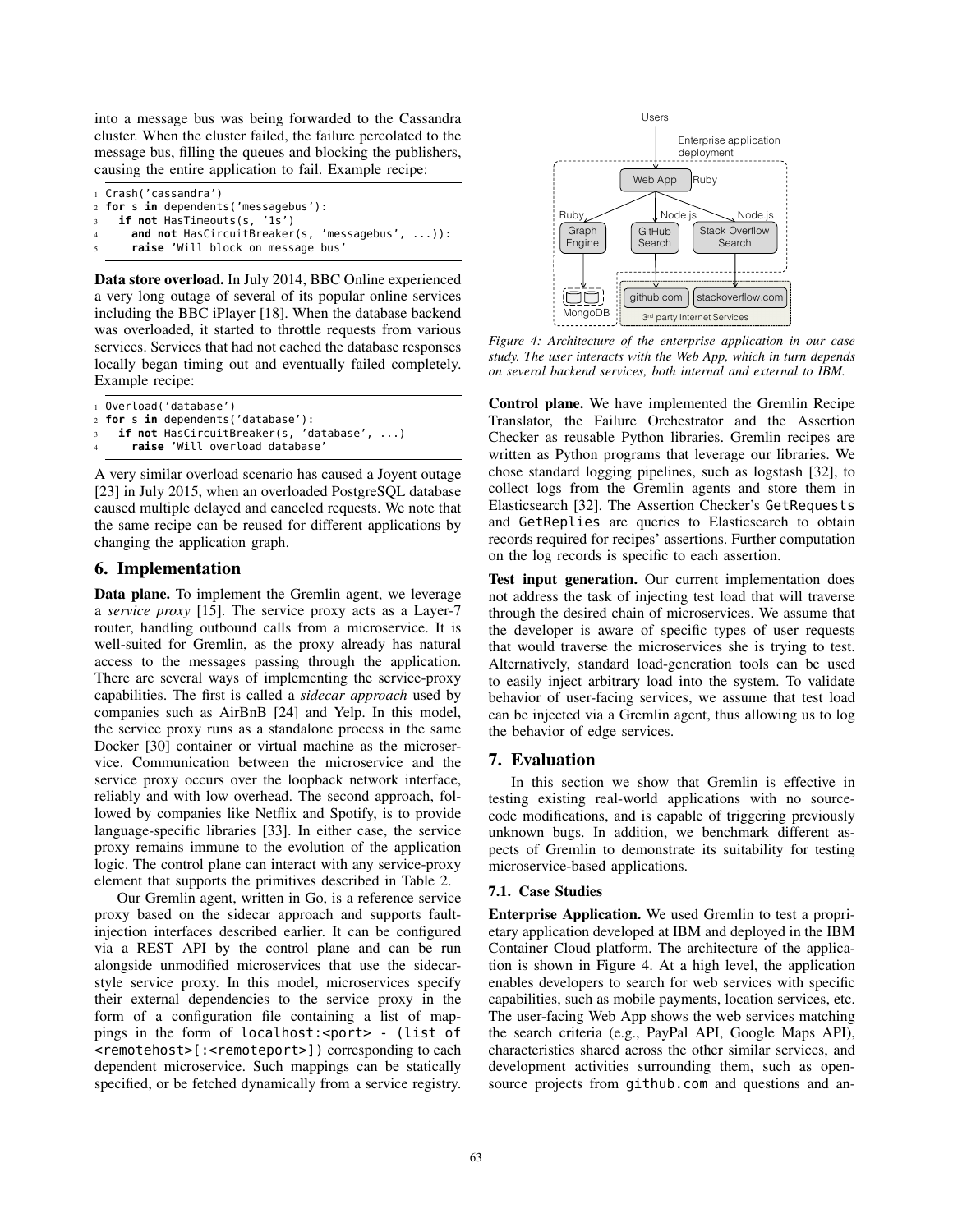

*Figure 5: CDFs of response times from WordPress, based on injected delay between WordPress and Elasticsearch. Quickest response times were dictated by the delay, indicating absence of a timeout pattern.*



*Figure 6: CDFs of response times from WordPress: first for aborted, then immediately delayed requests. None of the delayed requests returned without delay, indicating absence of a tripped circuit breaker after 100 consecutive failed requests.*

swers from forums like stackoverflow.com. The application consists of two Ruby-based microservices and two Node.js microservices. Additionally, the application makes API calls to github.com and stackoverflow.com.

The development teams of various microservices agreed to use Gremlin to write recipes that tested for various failure scenarios. The developers were able to quickly design Gremlin recipes for various outage scenarios, using Gremlin's built-in failure patterns and assertions. Our case study with the enterprise application developers resulted in the following outcomes: *1)* We confirmed that developers require a minimal learning curve to start using Gremlin in their production applications; *2)* One team found bugs in their microservice's failure-handling logic *prior to running tests*, simply by virtue of writing a recipe; and *3)* Developers discovered a previously unknown bug in the timeout failure handler, after running a Gremlin recipe. This indicates that systematic testing and Gremlin in particular are of value to microservice developers.

Elaborating on the last outcome, developers of the Web App microservice relied heavily on the Unirest [35] library for abstracting boilerplate failure-handling logic. Emulating network instability between the Web App and backend microservices led to the discovery that the Unirest library's implementation of the *timeout* resiliency pattern did not gracefully handle corner cases involving TCP connection timeout; instead the errors percolated to other parts of the microservice. We consider this to be a serious issue, given that the Unirest library is actively used (with over 38,000 downloads) for abstracting away common failure-handling behavior in Ruby applications.

WordPress. We used Gremlin to conduct a test of a Word-Press plugin called ElasticPress [31]. The plugin enhances



*Figure 7: Time to orchestrate an outage and run assertions as a function of number of services in the application.*

search capabilities of WordPress by using Elasticsearch for indexing and querying published data, therefore enabling additional features (e.g., fuzzy search).

Our deployment consisted of three unmodified services: WordPress (with ElasticPress enabled), Elasticsearch, and MySQL database (required for Wordpress). We injected basic Delay and Abort failures between WordPress and Elasticsearch to examine the plugin's behavior. We found that ElasticPress handled failure gracefully and fell back to the default (MySQL-powered) search method when Elasticsearch instance was unreachable or returned an error.

However, the plugin had no circuit-breaker or timeout support. In addition to failing the respective Gremlin assertions, the lack of these resiliency patterns impacted the response times of WordPress. Figure 5 shows CDFs of response times from WordPress, for different delays injected between WordPress and Elasticsearch. Response times were always offset by the injected delay, indicating that the plugin implemented no timeout patterns. We also crafted an Overload test of an Elasticsearch instance, where Gremlin aborted 100 consecutive requests from WordPress to Elasticsearch, then immediately delayed the next 100 by three seconds. If a correct implementation of a circuit breaker were present, a portion of the requests would have returned immediately. Figure 6, however, shows that all delayed requests completed only after three seconds.

### 7.2. Benchmarks

Setup. Since many microservice applications use Docker for deployment, we packaged a naive Python-based application along with the Gremlin agent into a Docker container. We then deployed the containers in different configurations by constructing binary trees of various depths and using them as the application graph.

Orchestration and assertions. We measured the time to setup an outage and run assertions on the collected data. We setup an outage for different application graphs scenario that impacts *all* services (for consistency, we use the Delay fault). We then injected 100 test requests into the system, followed by execution of an assertion for *every* service in the system. Figure 7 shows the time to execute a test as a function of the number of services in the application. Time is broken up into two components: failure orchestration, and assertions. This shows that the orchestration and assertion parts of the test induced low overhead. Even counting the time to inject 100 requests, the test was completed in under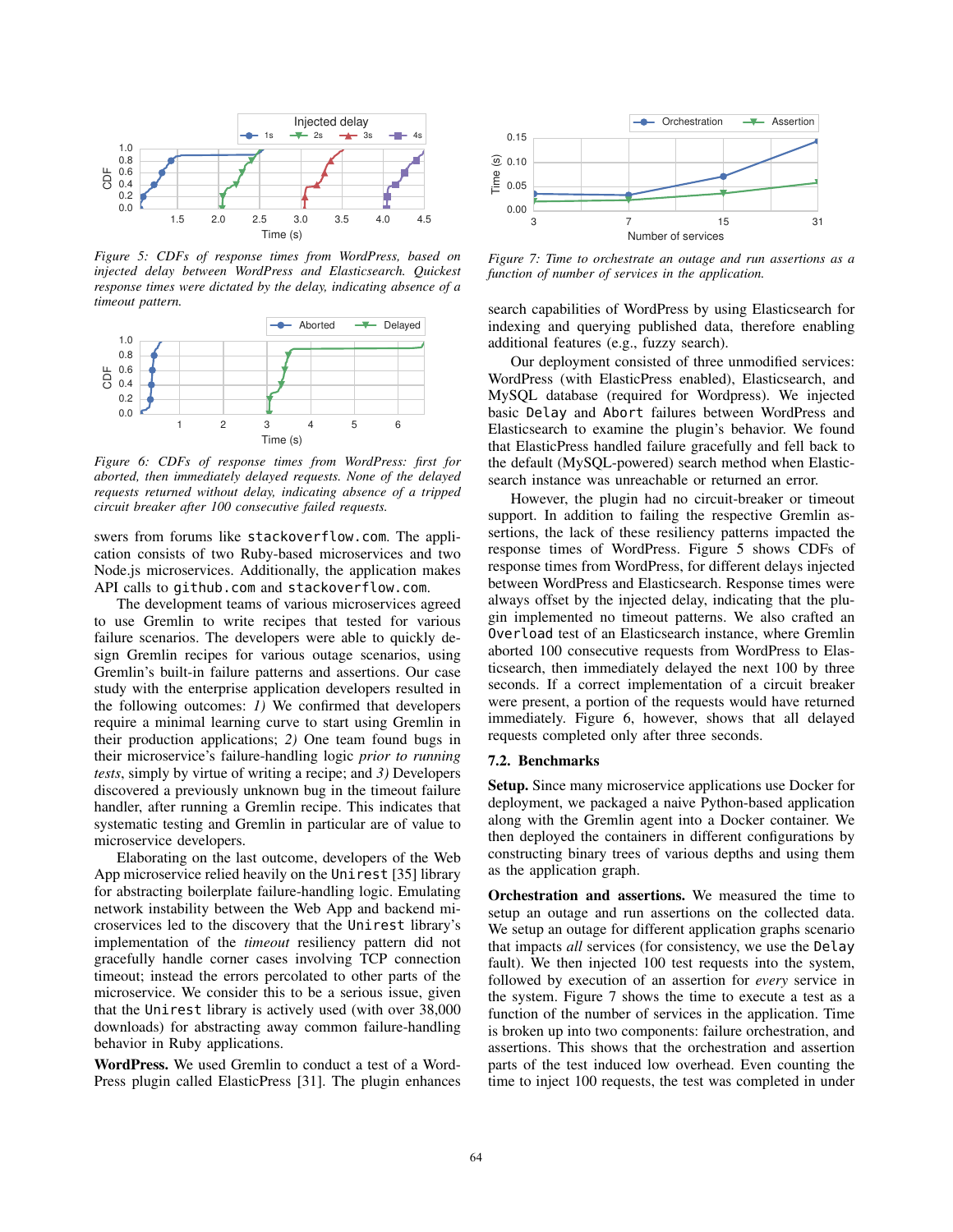

*Figure 8: Worst case overhead of rule matching, wherein a request was compared against all available rules, but matched none.*

one second, easily allowing the operator to run multiple tests and support chained failure/assertion pairs.

Proxy benchmarks. The rule matching process of the Gremlin agent introduces some overhead to the application because the proxy must process requests in-line with the data path. We evaluated the proxy overhead in a controlled manner by using the Apache Benchmark tool. We measured the time to complete a series of HTTP requests to a server through the service proxy with different number of rules installed. Figure 8 shows the CDF for completing 10000 requests in the worst case scenario: request IDs were compared against all rules without a match, prior to being forwarded. Since the proxy is not the main contribution of this work, the measurements do not reflect the optimizations that could be implemented to reduce this overhead, such as using more efficient regular expression engines, or structured (e.g., prefix-based or numeric) request IDs.

## 8. Related Work

There is a rich set of literature on testing the resiliency of distributed systems. We compare and contrast our work with other software and hardware-based techniques for failure injection and behavior validation.

### 8.1. Fault Injection in Service Oriented Architectures

Gremlin shares similarities with WS-FIT [14], a tool for dependability testing of SOAP RPC-based web services. Both frameworks inject faults by manipulating messages at the application layer between web services. However, WS-FIT lacks the ability to analyze the behavior of the application after the test is completed. Genesis2 [12] and PUPPET [2] focused on model-based testbed generation for conducting fault-injection experiments. The testbed consists of stubs representing application services and infrastructure components. In contrast, Gremlin operates on live services, enabling developers to test real services whose behavior may deviate arbitrarily from their stub counterparts.

Chaos Monkey is a randomized fault-injection tool from Netflix, being used at large scale in production [34]. It is capable of staging unforeseen faults that were not captured by systematic testing, and has the ability to kill an entire availability zone or a region of the application. However, the tool lacks support for automatically analyzing application behavior, which is necessary to quickly zero in on implementation bugs. Moreover, faults injected by Chaos Monkey cannot be constrained to a subset of requests or services.

### 8.2. Resiliency Testing using Code Injection

Setsudo [11] is a perturbation-based testing framework for Java-based distributed systems. It provides a policy language for specifying high-level failures, and minimal facilities for verifying application behavior. Failure injection happens on the I/O path between components of the distributed system. Similarly, In FATE and DESTINI [7], the authors describe a system to dynamically inject lowlevel I/O related failures into Java-based distributed systems and execute assertions. Our work differs from these systems in two key aspects: *1)* Gremlin's approach is suitable for polyglot microservice deployments, unlike aforementioned systems, which are constrained to Java-based systems in order to take advantage of AspectJ for injecting faulty code. *2)* Gremlin does not require knowledge of microservice internals nor modifications to the source code.

### 8.3. Low-level Fault-Injection

Doctor [8] provides a framework to inject CPU, memory and network faults, and a way to analyze the generated error logs. It relies on dedicated hardware for testing. Orchestra [4] injects protocol-level faults in a distributed system built on top of the *x*-kernel, along with the ability to script various types of faults at a high level. While Gremlin does not provide the ability to inject system-level faults pertaining to CPU, memory, or disk I/O, it is capable of simulating a wide variety of faults in modern distributed applications in an OS-agnostic manner, without the need for dedicated hardware.

## 9. Discussion & Future Work

State cleanup. Unlike unit testing, there is no straightforward way to re-initialize an operational application, to ensure that each test is performed on a fresh copy of the application. Even when faults are injected only on synthetic test requests, implementation bugs could cause the microservice to crash, affecting real users. Other side effects can include data-store values that Gremlin itself cannot clear. We do not see this limitation as a barrier to adoption as other frameworks for integration testing of applications in production are being widely used without significant issues, despite sharing similar limitations. One possible solution is the use of *canaries*—copies of a microservice dedicated to handling test requests.

Automating recipe generation. A key area for further exploration is automatic generation and execution of Gremlin recipes. Given semantic annotations to the application graph, it might be possible to automatically identify microservices and resiliency patterns in need of testing, then construct and run appropriate recipes. We leave detailed exploration of these ideas to future work.

# 10. Conclusion

While designing for failures is critical in microservice architectures, we argue that it is equally important to test the recovery capabilities of the application. The heterogeneous development environment necessitates a runtime-agnostic testing framework that can withstand the rapid pace of